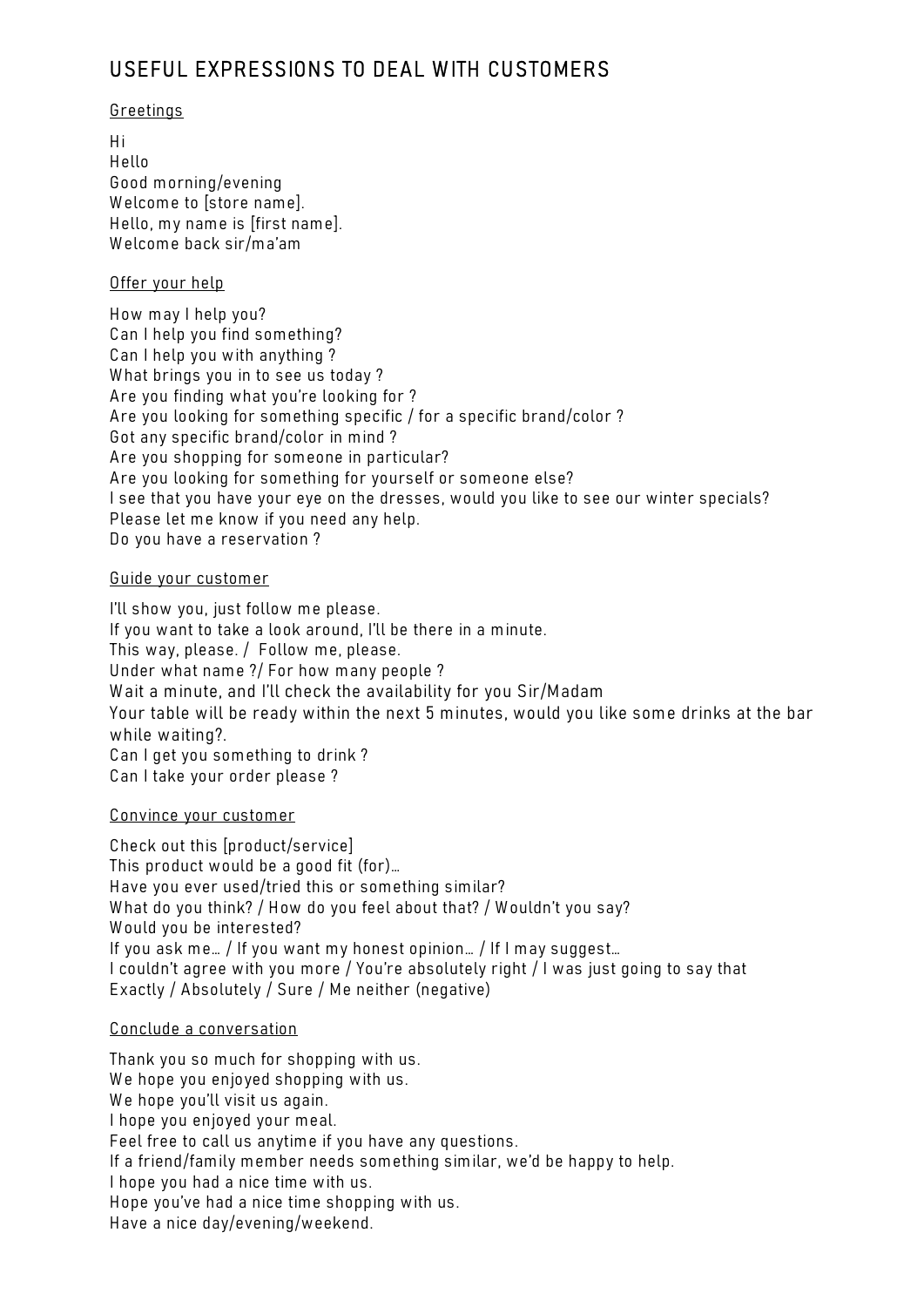# 1. PRODUCE EXAMPLE CONVERSATION

### Using the above sentences, produce a short example conversation for each of these situations. Choose the prompts that best fit the situation according to you.

Situation n°1 : You work in a ready-to-wear retail store. A customer comes in, and seems to be interested in scarfs.

Situation n°2 : You work in a luxury jewelry. A couple comes in and starts looking around. They don't seem to have any precise idea in mind.

Situation n°3 : You work in a fancy restaurant. The dining room is almost already full when a group of 8 com es in.

Situation n°4 : You work in a fast-food restaurant, today you're at the front desk. A group of 3 com es in. They seem to be a bit lost, don't look like regular fast-food custom ers.

Situation n°5 : You work in a bakery. A lady comes in, she thoroughly examins your window while you serve previous customers, but can't tell you what she needs when her turn finally com es. (If asked, she will tell you that she's organizing a reception and needs a large am ount of varied pastries.)

Situation n°6 : You work in a men's clothing retail store, you notice a customer that no other salesperson seem to have talked to. His arms are already full with a half-dozen shirts, a few ties, and he is still browsing for more.

# 2. FILL IN THE TEXT WITH THE MISSING WORDS

sim ilar - needs - held back – refund - worth the price – purchase – installm ents – urgency short supply - payment - features - unaffordable - issue - discounts - product - demand

| Sometimes, a customer may actually be interested in buying a (1) ________________, but              |  |
|-----------------------------------------------------------------------------------------------------|--|
| might be (2) _________________ due to the price.                                                    |  |
| In such a case, your first priority is to emphasize the (3) _________________ of the product and    |  |
| prove that it's (4) _________________. You can do this by comparing it to other models and          |  |
| explaining why the others will fail to fulfill the customer's (5) ________________.                 |  |
| If the cost is the only (6) __________________, you can highlight different (7) _________________   |  |
| options. These may include (8) ________________, payment (9) ________________ or even               |  |
| (10) __________________ options, if necessary. You can also add some (11) __________________ by     |  |
| saying the product is in great (12 ) ________________ and therefore is in (13 ) __________________. |  |
| If you feel the product is genuinely (14) _________________ for the customer, then you can          |  |
| suggest a (15) _________________ product that has a lower price. Ideally, the customer will         |  |
| leave the shop with a lighter wallet, but also feeling uplifted and glad about the                  |  |
|                                                                                                     |  |